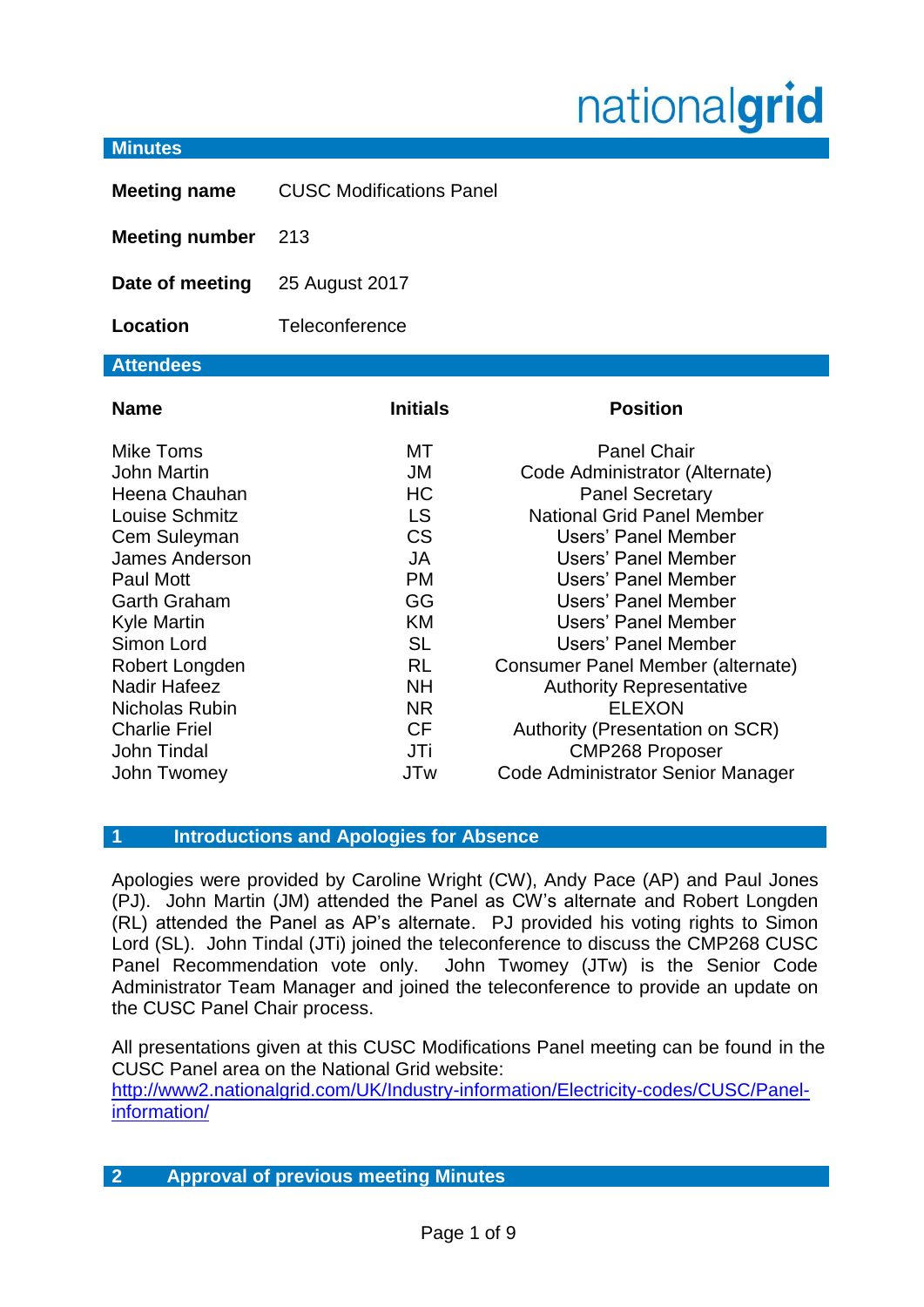6709. The minutes from the CUSC Panel meeting held on the 28 July 2017 were approved subject to comments received and are available on the National Grid website. Comments were received PJ and GG. The minutes from the Special CUSC Panel meeting on 17 August will be published on the website subject to comments received by 1 September 2017.

### **3 Targeted Charging Review SCR and the Charging Futures Forum**

- 6710. CF joined the Panel to provide an update on the Targeted Charging Review SCR and the Charging Futures Forum. This had also been presented at the last TCMF on 9 August 2017.
- 6711. CF highlighted that this presentation would provide an overview of the scope of the SCR and that a more detailed paper will be provided to the industry later on in the year.
- 6712. MT asked CF if she expected new modifications to be raised by licensees in Q3 2018 to be relatively simple noting that these should also be well defined in their intent. LS highlighted that it would be useful if the Authority could provide these as clearly articulated as possible so as to avoid any ambiguity and unnecessary multiple WACMs. CF confirmed she would refer this concern back to the Authority team responsible for the work.
- 6713. NR noted that the same presentation had been delivered to the BSC Panel earlier on in the month and from this he had been under the impression that the Charging Futures Forum (CFF) would not have any decision making powers.
- 6714. Clarification was sought regarding the roles and responsibilities of CFF and also the Task Force groups. CF confirmed that the Task Force would develop specific solutions that could be relayed back to forums such as TCMF. LS noted that National Grid and the Code Administrator have had limited success with encouraging parties to come to TCMF before a modification is raised and that there remains the likelihood that code modifications would continue to be raised in addition to the scope of the SCR. LS also highlighted that National Grid have limited amounts of expert resource to support the development of proposals.
- 6715. RL considered how the interaction of the new model would work in relation to existing forums and how duplication of activities could be avoided. CF noted that this was a straw man. PM asked how people would be appointed to a Task Force.
- 6716. GG noted for all forums to work effectively with one another, timelines would need to be realistic, with minutes and updates delivered in a timely manner, GG particularly was keen that lessons learnt in the past be considered, i.e. Project TransmiT which was initially anticipated to be delivered in April 2012 but in practice this proved to be an unrealistic timescale. CF noted that these lessons learnt would be taken on board.
- 6717. MT noted that the timetable was ambitious and that it would be important to ensure that there was clarity in the relationships between the different forums. MT asked that regular updates should be fed back to the Panel either via NH or CF directly in a timely manner.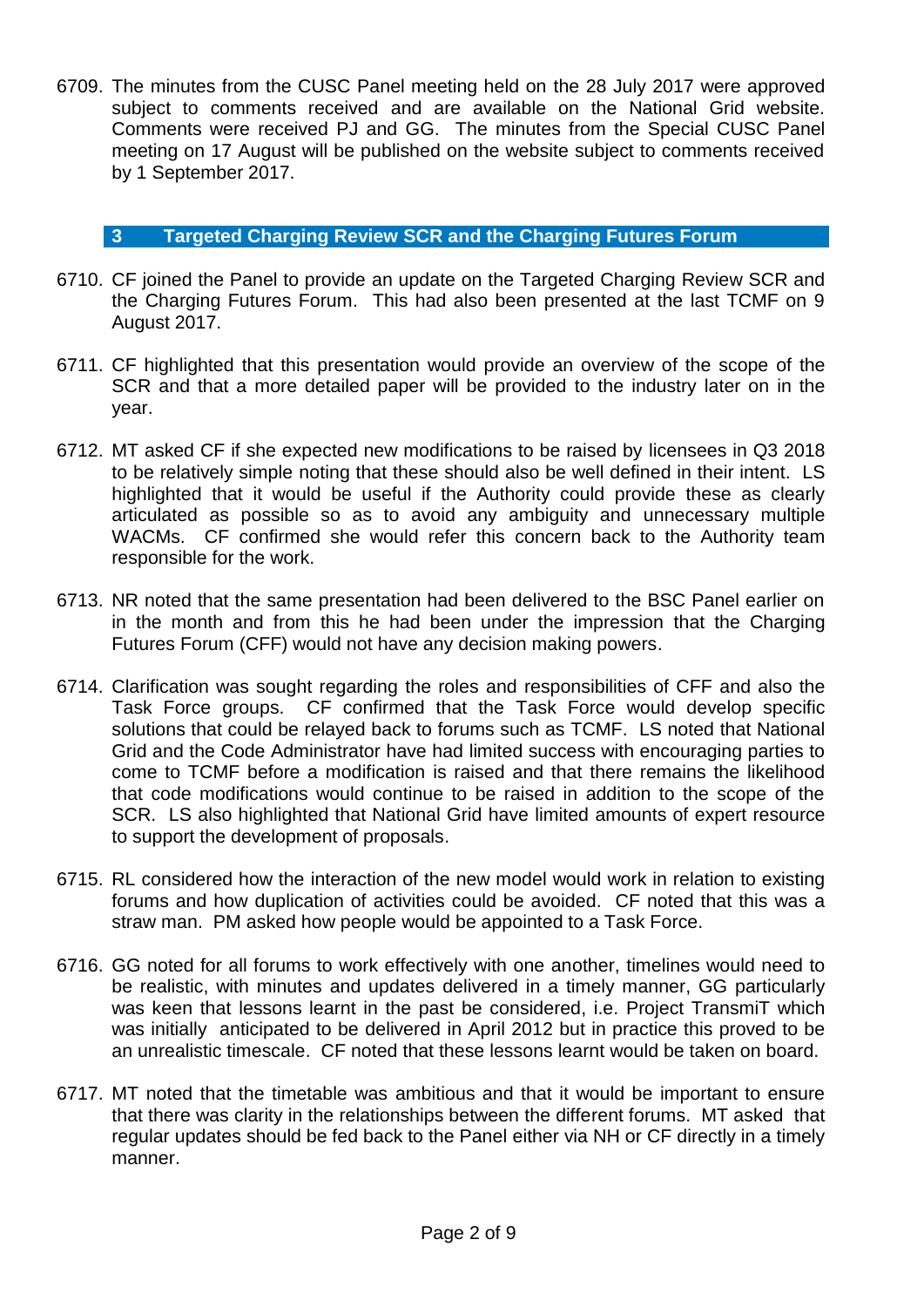6718. SL joined the call at this point. MT provided SL with an update of the discussion that had taken place so far and asked if he had any further questions. SL confirmed that he did not have any questions but noted that it was unclear how this model would work in practice, echoing the concerns already raised by other Panel members. SL also noted that the forums would require strong chairmanship to ensure the groups are clearly steered.

### **4 Review of Actions**

- 6719. **Minute 6607:** NH to confirm if CMP276 and CMP284 could be assessed independently by the Authority**.**
- 6720. NH confirmed that these would be assessed independently as Ofgem considered that although there is a link between these two proposals they could be assessed separately. This action is complete.
- 6721. **Minute 6615:** HC to reword and republish slides to reflect the pre-work carried out by the Code Administrator and Proposer would be developing the Proposal.
- 6722. HC confirmed that the slides had been updated and re-published. This action is complete.
- 6723. **Minute 6622:** HC to ensure that the CMP285 slides are updated and re-published.
- 6724. HC confirmed that the slides had been updated and re-published. This action is complete.
- 6725. **Minute 6629:** NR to circulate guidance from BSC to show clarify how trading parties are determined.

NR has provided links to the Panel to review this information. This action is complete.

#### **4 Workgroups/Standing Groups & Review of Plan on a Page**

- 6726. The Panel reviewed the CUSC Plan on a Page. HC noted that the Future Work Plan will be provided at the next CUSC Panel meeting.
- 6727. **CMP250 'Stabilising BSUoS with at least a twelve month notice period'.** CMP250 aims to eliminate BSUoS volatility and unpredictability by proposing to fix the value of BSUoS over the course of a season, with a notice period for fixing this value being at least 12 months ahead of the charging season.
- 6728. HC noted that this Workgroup Report is due to be presented to the Panel in October 2017. HC confirmed to the Panel that there are delays with National Grid in confirming position with future financing of the SO. The Proposer is aware of the situation and the Workgroup will be contacted shortly to arrange the next Workgroup meeting for this Proposal.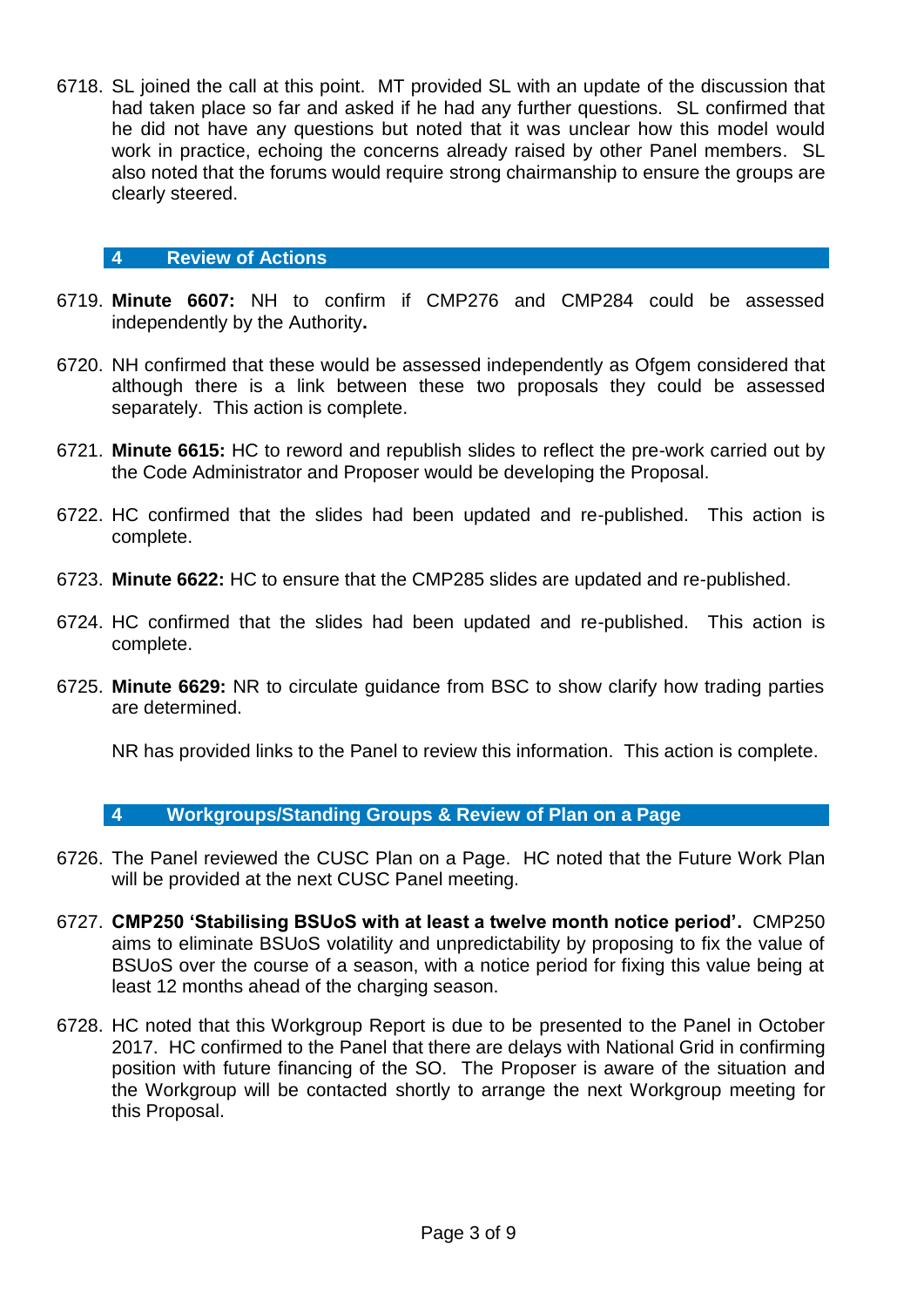6729. **CMP271 'Improving the cost reflectivity of demand transmission charges'.** This CUSC modification proposal aims to improve the cost reflectivity of demand transmission charges.

# **And**

6730. **CMP274 'Winter TNUoS Time of Use Tariff (TToUT) for Demand TNUoS'.** This CUSC modification proposal aims to improve the cost reflectivity of demand transmission charges.

**And**

6731. **CMP276 Socialising TO costs associated with "green policies".** CMP276 proposes a reduction in the demand residual element of the TNUoS £/kW ("Triad") charge by creating two new charge lines for all demand offtakes:

(i) with the level of charge based on a fixed charge per MPAN (or alternatively the import meter size of each consumer) and;

- (ii) a simple per kWh charge on all consumers.
- 6732. JM noted that this Workgroup Report is due to be presented to the Panel in April 2018. Following the launch of the TCR, the Code Administrator is speaking to the Proposers of CMP271/274/276 to seek their position on their modification since the launch. NR asked HC that Kevin Spencer from ELEXON is copied in on any future correspondence.
- 6733. **CMP275 'Transmission generator benefits in the provision of ancillary and balancing services – levelling the playing field'.** CMP275 seeks that a principle of financial mutual exclusivity is introduced to prevent BM units from accessing multiple sources of duplicate and overlapping revenue from ancillary services on the same asset.
- 6734. HC noted that this proposal is on track. At their last meeting, the Workgroup discussed the impact of CMP275 in relation to Ofgem's recent publication on its Call for Evidence on flexibility and how CMP275 could be seen as running contrary to this. The Workgroup also discussed the legal text changes required. The Workgroup Report is with the Workgroup for them to review and update and the next Workgroup meeting scheduled for 13 September to finalise legal text, vote and agree Workgroup Report.
- 6735. **CMP280 'Creation of a New Generator TNUoS Demand Tariff which Removes Liability for TNUoS Demand Residual Charges from Generation and Storage Users'.** CMP280 aims to remove liability from Generator and Storage Parties for the Demand Residual element of the TNUoS tariff.

**and**

**CMP281 'Removal of BSUoS Charges From Energy Taken From the National Grid System by Storage Facilities'.** CMP281 aims to remove liability from storage facilities for Balancing Services Use of System (BSUoS) charges on imports.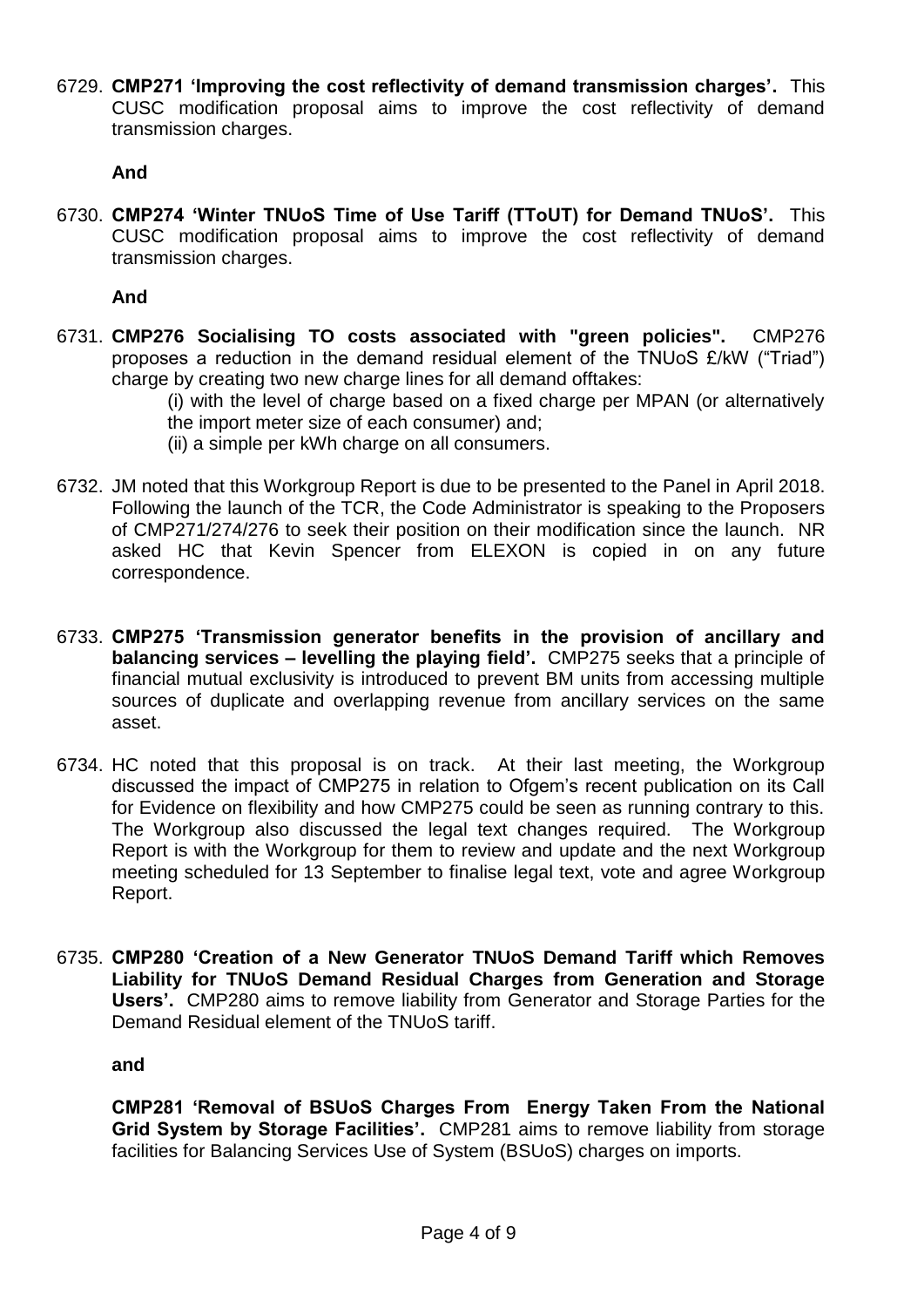- 6736. This Workgroup is on track. The Workgroup held their first Workgroup meeting on 4 August 2017 and the next meeting is scheduled for 7 September 2017. The Workgroup have positively fed back on the pre-work that has taken place to develop the Proposal with the Proposer prior to the first Workgroup meeting taking place.
- 6737. **CMP282 'The effect Negative Demand has on Zonal Locational Demand Tariffs'.** CMP282 seeks to amend how the DCLF model calculates Zonal Locational Demand tariffs so that the final locational zonal demand tariffs accurately reflect the underlying locational signals.
- 6738. This Workgroup is on track. The Workgroup met on 16 August 2017 to review the six responses received to the Workgroup Consultation. There are no alternatives being proposed to this Proposal. The Workgroup are finalising their Workgroup Report and legal text and are due to vote on the Proposal on 6 September 2017 in readiness for the September 2017 CUSC Panel meeting.
- 6739. **CMP283 'Consequential Changes to enable the Interconnector Cap and Floor regime'.** CMP283 aims to facilitate the Interconnector Cap and Floor regime through creating the process for data provision between Interconnectors and National Grid within the CUSC.
- 6740. HC noted that the Code Administrator Consultation was due to close on 30 August 2017 and the Panel are due to provide their recommendation vote for this Proposal at their meeting in September 2017.
- 6741. **CMP284 'Improving TNUoS cost reflectivity (Reference Node)'.** CMP284 seeks to make the TNUoS charge more cost reflective resulting in a reduction of the magnitude of both the generation and demand residual charges.
- 6742. HC noted that the Code Administrator have been working with the Proposer to further scope out the requirements of this Proposal. A first Workgroup meeting date is yet to be confirmed. It is likely that this Proposal will run in alignment with CMP271/274/276.
- 6743. **CMP285 'CUSC Governance Reform – Levelling the Playing Field'.** CMP285 seeks to reform CUSC governance to enhance the independence and diversity of Panel members and ensure wider engagement from CUSC signatories.
- 6744. HC noted that the Code Administrator have been working with the Proposer to further scope out the requirements of this Proposal. A first Workgroup meeting date is yet to be confirmed.

# 6745. **Governance Standing Group (GSG).**

6746. GG noted that the GSG had met on 1 August 2017. At this meeting the GSG reviewed and prioritised the activities within their Forward Work Plan.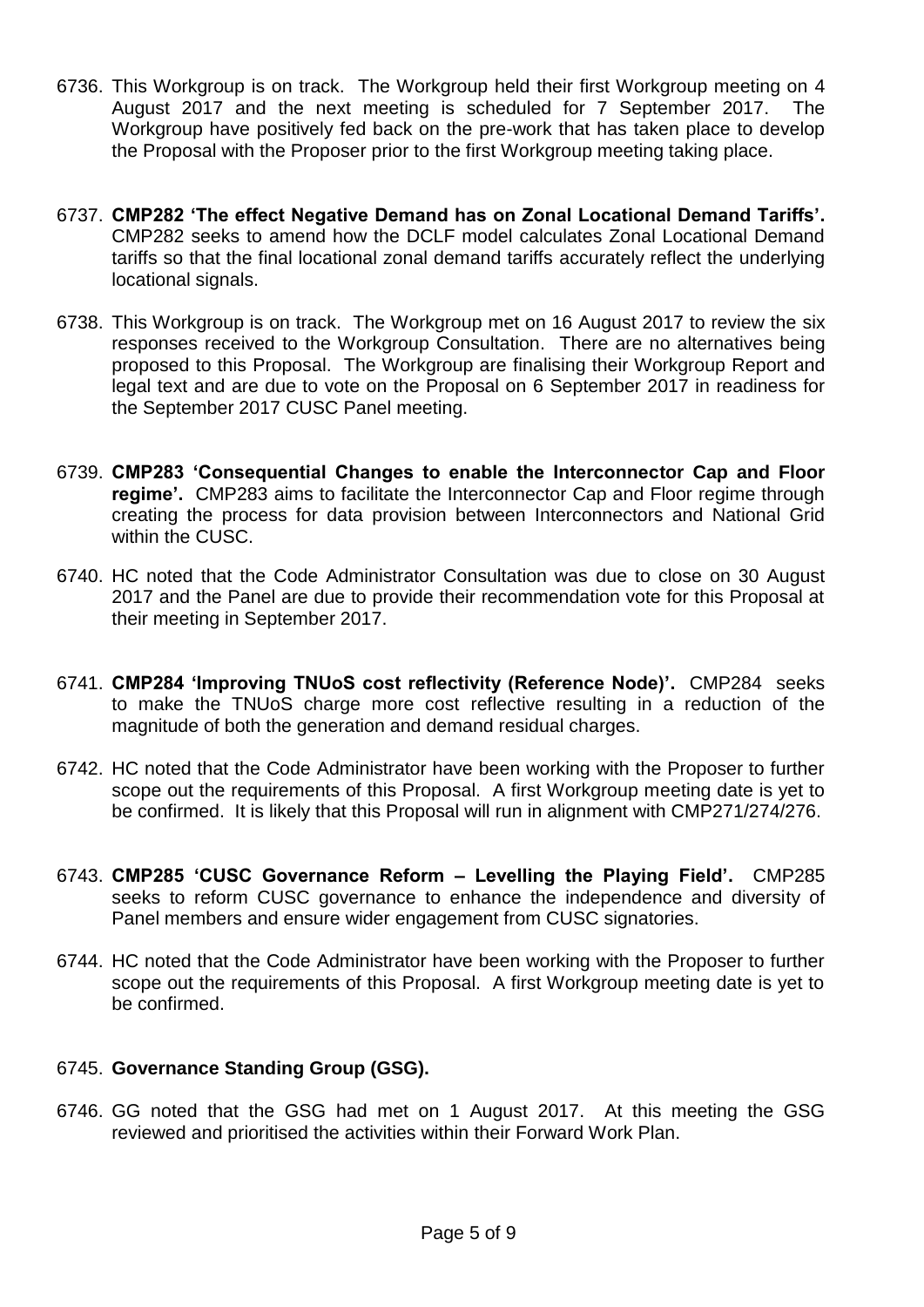# 6747. **Transmission Charging Methodologies Forum (TCMF) and CUSC Issues Steering Group (CISG).**

6748. LS confirmed that the TCMF and CISG had taken place 9 August 2017. A number of issues had been presented at the forum including a Transmission Charging Review update from Ofgem.

# **5 CUSC Panel recommendation vote confirmation**

- 6749. **CMP268 'Recognition of sharing by Conventional Carbon plant of Not-Shared Year-Round circuits'.** CMP268 aims to change the charging methodology to more appropriately recognise that the different types of "Conventional" generation do cause different transmission network investment costs, which should be reflected in the TNUoS charges that the different types of "Conventional" generation pays. The change to the charging methodology would take the form that for generators which are classed as Conventional Carbon, the generator's ALF should be applied to both its Not-Shared Year-Round as well as its Shared Year-Round tariff elements.
- 6750. HC provided the CUSC Panel with a summary of the Code Administrator Consultation responses noting that three responses had been received. One response was sent to the Code Administrator as a confidential response; this will be submitted to the Authority separately and is not contained within DFMR document. The Panel agreed that late responses received to this Consultation would be sent Authority separately and would not be included within the Final Modification Report.
- 6751. LS noted that following the Code Administration Consultation, two amendments had been suggested by the Proposer in their response to the Consultation. LS proposed that only one amendment should be completed which looked to update the numbering within the legal text. The Panel confirmed that they also supported this view.
- 6752. JTi joined the call at this point. MT asked JTi if he supported the changes proposed. JTi confirmed that he was happy with the updates proposed.
- 6753. NH confirmed to MT and the Panel that so long as the Panel and the Proposer are happy with legal text changes then the Authority had no further comments at this point.
- 6754. MT asked the Panel if any Panel members wished, in light of the update arising from the legal text send back work, to amend their previous 4 July 2017 Panel recommendation vote. The Panel confirmed that they stood by their original vote. HC noted that the Final Modification Report was due to be issued to the Authority on 1 September 2017 but that she would endeavour to issue this out earlier if possible.

#### **5 European Code Development**

6755. NH did not have an update to provide to the Panel this month.

# 6756. **Joint European Stakeholder Group (JESG)**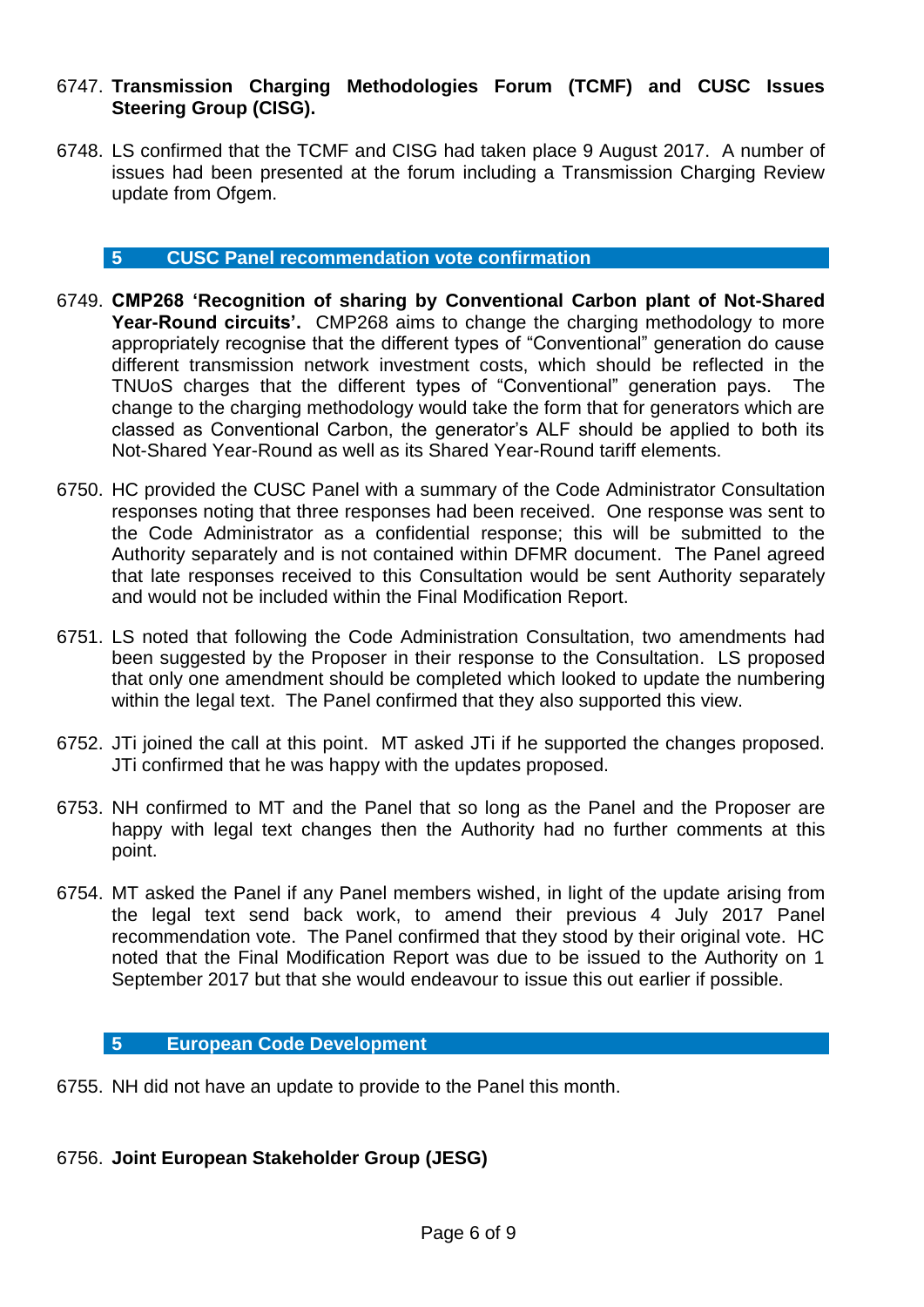- 6757. GG confirmed that the last JESG meeting had been held via WebEx and National Grid had provided useful updates.
- 6758. NR queried if the Authority would be expecting CUSC modification proposals supporting Project TERRE to be provided at the same time as other code modifications in February 2018. LS confirmed that her team were monitoring the developments of Project TERRE.

# **7 Authority Decisions as at 17 August 2017**

6759. NH noted that the Authority expected to announce their decision on CMP251 and CMP261 in October 2017.

#### **8 Update on Industry Codes/General Industry Updates relevant to the CUSC**

# 6760. **CUSC Panel Chair and CUSC Panel Election Update**

- 6761. JTw joined the meeting to provide an update on the CUSC Panel Chair recruitment process.
- 6762. JM confirmed that the deadline to submit voting papers would be 1 September 2017 for the CUSC Panel Election and that new members would be welcomed to observe the September 2017 Panel meeting. JA noted that this would be useful for new members.
- 6763. JTw noted that the interview process for the Panel Chair had completed on 31 July 2017 and that the interview panel had been unanimous in its agreement of the recommended candidate. The candidate will be chairing both the CUSC and Grid Code Panels and the Code Administrators were currently awaiting Ofgem approval before a formal announcement can be made.
- 6764. MT asked the Panel for their views.
- 6765. RL asked if it would be fair to assume that there would be no delays in Ofgem approving this post. NH confirmed that they were looking to come back shortly with a response.
- 6766. GG highlighted that in previous years the CUSC Panel would have been asked their opinion prior to the candidate name(s) going forward to Ofgem and noted that he did not support the process that had been followed on this occasion. GG confirmed that he did not feel that there had been any continuity from the previous CUSC Panel Chair recruitment processes and questioned the lack of experienced CUSC Panel members input in the recruitment process. GG noted that neither of the National Grid members of the interview panel had any experience of meetings of the CUSC or Grid Code Panels.
- 6767. LS noted that it was unfortunate that AP had had to send his apologies for this Panel meeting as it would have been useful to hear his views on the recruitment process as he had been on the interview panel. JTw confirmed that the interview Panel had been made up of a Panel member from both the Grid Code and the CUSC and also two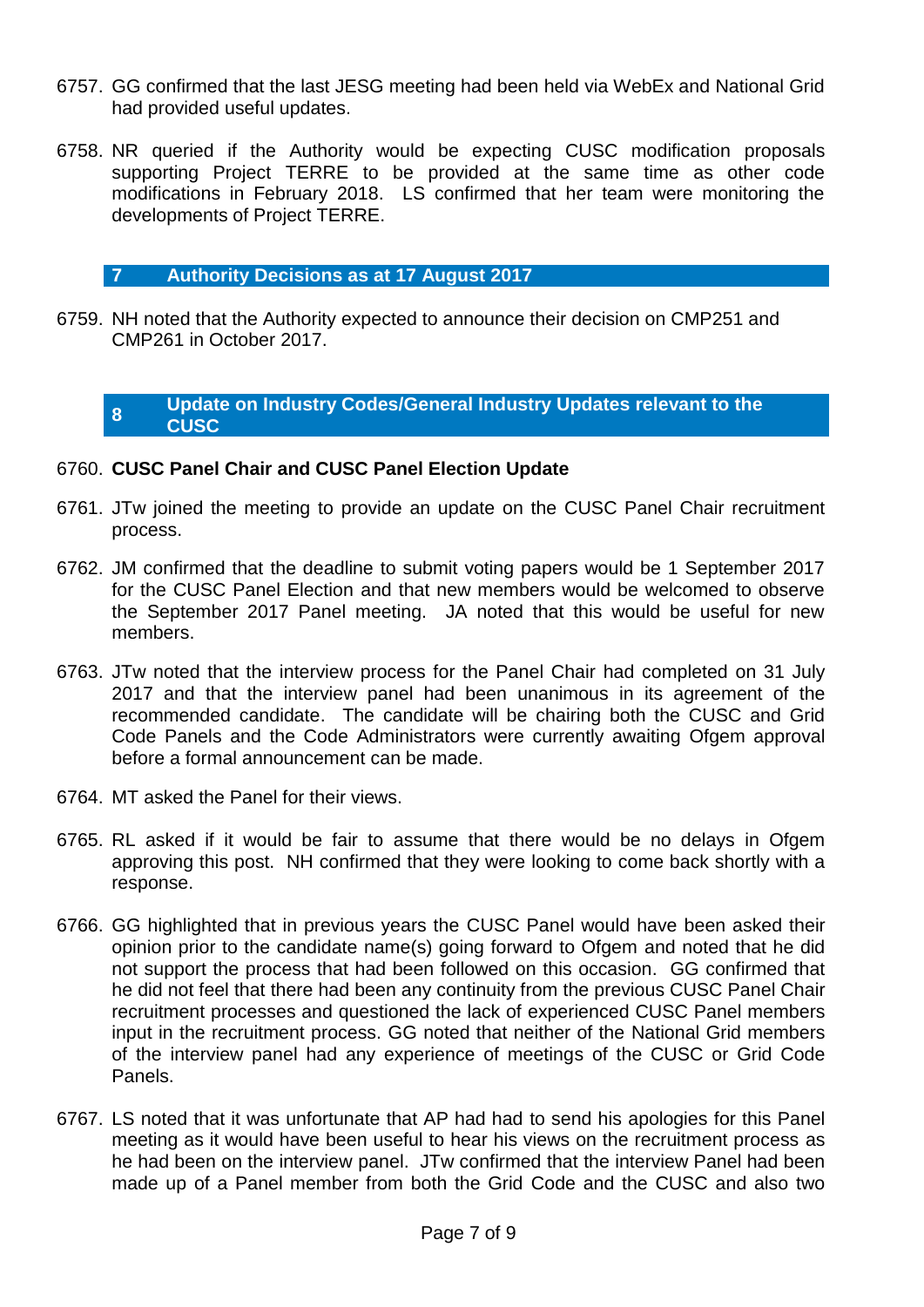experienced senior managers from National Grid. JTw also noted that AP had played an active role in the interviews and had asked some very good questions and that he did not echo GG's view on the lack of CUSC Panel experience of the interview panel. RL questioned if a post process review would be carried and if that may lead to the process being managed differently in the future. JTw confirmed that he would be happy to gather feedback if required, however from his perspective, the process had been thorough and had ran successfully which was a view shared by the CUSC and Grid Code Panel representatives within the interview process.

6768. JTw confirmed that the new chair would be announced next month.

# **9 AOB**

### 6769. **Website**

- 6770. JM noted that a new website would be launched in September 2017 and that for a period of time both the old and new website will run in parallel. JM highlighted that the navigation and readability of the website had been addressed in the latest release and Panel would be contacted in September as the Code Administrator would be actively looking to get feedback.
- 6771. GG asked if material considered to be archive-able would be fully transferred over to the new website. JM confirmed that this was being addressed and possibly some material may be archived as there was presently a lot of information on the website. GG highlighted this would concern him as this historic material would still be relevant for the industry, even if the number of 'hits' was low, as the importance could be high if a new or existing party was seeking to understand, from this historical record, why (and how) a previous CUSC change was made.

# 6772. **Code Administrator's Terms of Reference**

6773. JM provided an update on the Code Administrators Terms of Reference noting that it was the Code Administrators aim to meet every two months. The purpose of this meeting was to discuss cross code working and share best practice. JM asked the Panel to review the Terms of Reference which would be issued after the Panel meeting and to provide feedback.

# **ACTION: All Panel members to review the Code Administrator's Term of Reference and to provide feedback to the JM.**

- 6774. GG noted that it was not transparent to stakeholders the work carried out by Code Administrators. JM confirmed that he was aware of this and that this was being addressed.
- 6775. GG asked that in terms of EU legislation, which CUSC modifications were National Grid likely to raise in the future. LS confirmed this would be addressed at the next RfG meeting on 6 September 2017. GG confirmed that following on from comments raised by NR, time was of the essence and this would need to be address as soon as possible.